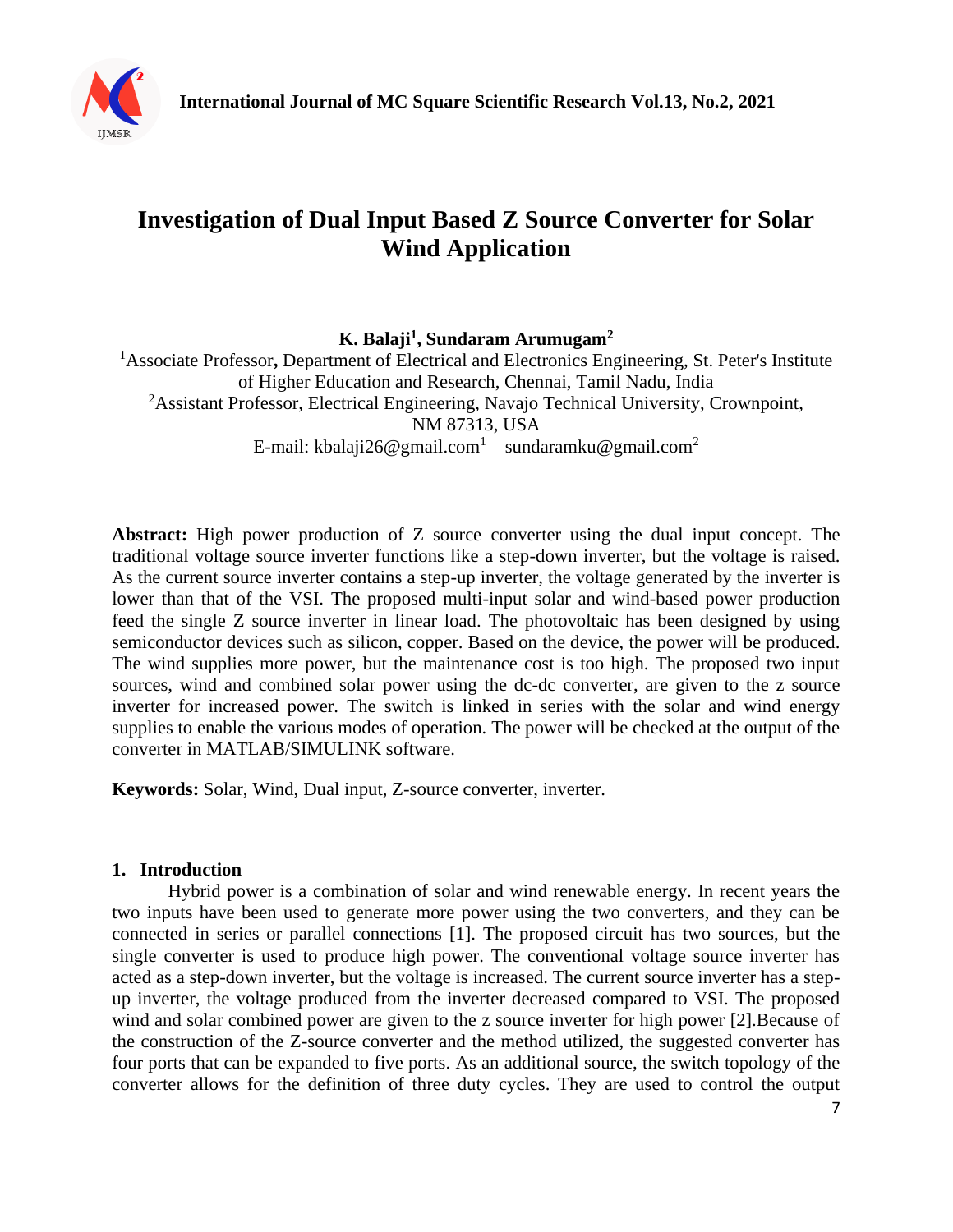

voltage and input power of one of the two sources. The planned converter has novel frameworks for incorporating controlled variables source and the bidirectional port [6].The Z-source inverter (ZSI) topology allows for the elimination of numerous stages and the achievement of voltage boost and DC-AC power conversion in a single stage [7].As a consequence, a comparison study was conducted between a single-stage quasi-Z-source inverter (qZSI) and a standard two-stage inverter for photovoltaic (PV) applications based on a field-programmable gate array (FPGA) [8].

Moreover, Model Predictive Control (MPC) of dual-mode Z-source Inverters (ZSI) with islanded and grid-connected modes of operation. The MPC's major goals are direct decoupling power control in a grid-connected way and load voltage regulation in isolated mode [9]. The Zsource design includes a high-performance, low-cost inverter for photovoltaic installations. The traditional voltage-source and current-source inverters have evolved into the new Z-source Inverter [10]. The thorough analysis method in quasi Z-source converters that provide a wide range of primary side voltage and output side load control allows the multi-way application by evaluating buck and boost up operations with an efficient range of output power. It provides voltage management utilizing fuzzy logic for modified hybrid power sources through z-origin converters [11].

Further, the hybrid microgrid presented both AC and DC grids connected via a bidirectional Z-source converter. It is feasible to eliminate numerous conversion losses and enhance the overall efficiency of the microgrid using the suggested configuration [12]. Wind energy generation system with boost control based on the Z-source inverter. When the generator's low voltage is supplied in response to the low wind speed, the suggested method can effectively boost and create the desired output voltage [13].A grid-connected photovoltaic (PV) system based on a series Z-source inverter that proposes control strategies such as DQ theory, dc-link voltage control, and MPPT scheme is realized in a single-stage system achieves constant peak dc-link voltage and thus simplifies controller design in the inversion stage [14].For rural and distant places, a Z-Source inverter based on a solar power generation system is developed and built for feeding both dynamic (induction motor drive) and static demand [15].

This article presents the proposed topology like solar and wind, then simulation and results were discussed using MATLAB/Simulation. Finally, conclude with the respective outcomes.

#### **2. Proposed Topology**

The photovoltaic has created the electron-hole pair, and the electron will flow to the semiconductor material. The electron flow will induce the current in the circuit in the wind the mechanical energy is produced [4]. The power of the wind is

$$
P = 0.5 \rho A C_p (\lambda, \beta) V^3 \tag{1}
$$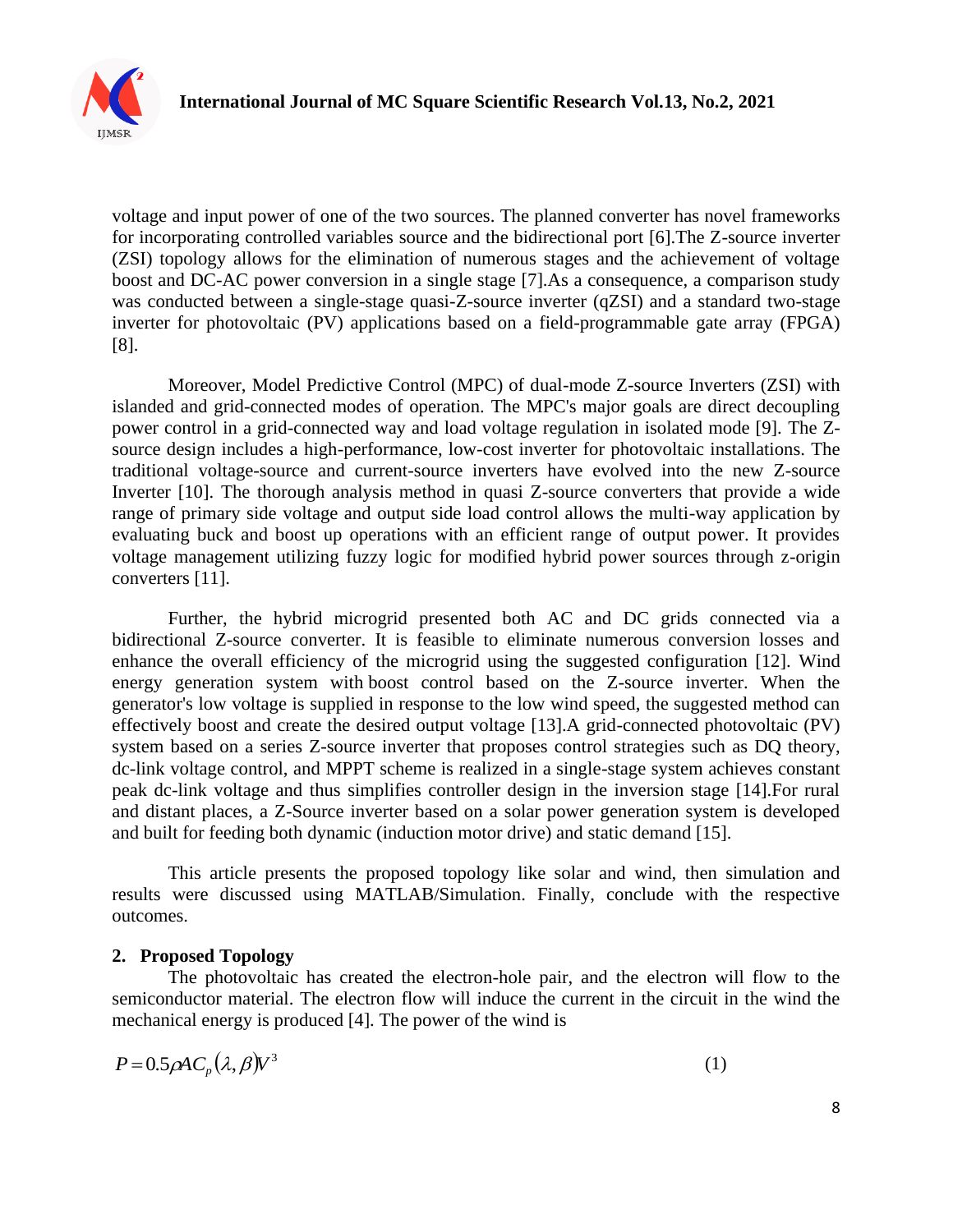

The single diode PV model is shown in Figure 1. The wind model is shown in Figure 2.



**Figure 1:** Single diode PV model



Figure 2: Wind model

The proposed dual input renewable energy is connected to the Z source inverter for producing the power compared to the conventional hybrid connected converter system [3]. The various modes of operation using the switch are connected in series with the solar and wind energy supply. The block diagram of the proposed method is shown in Figure 3.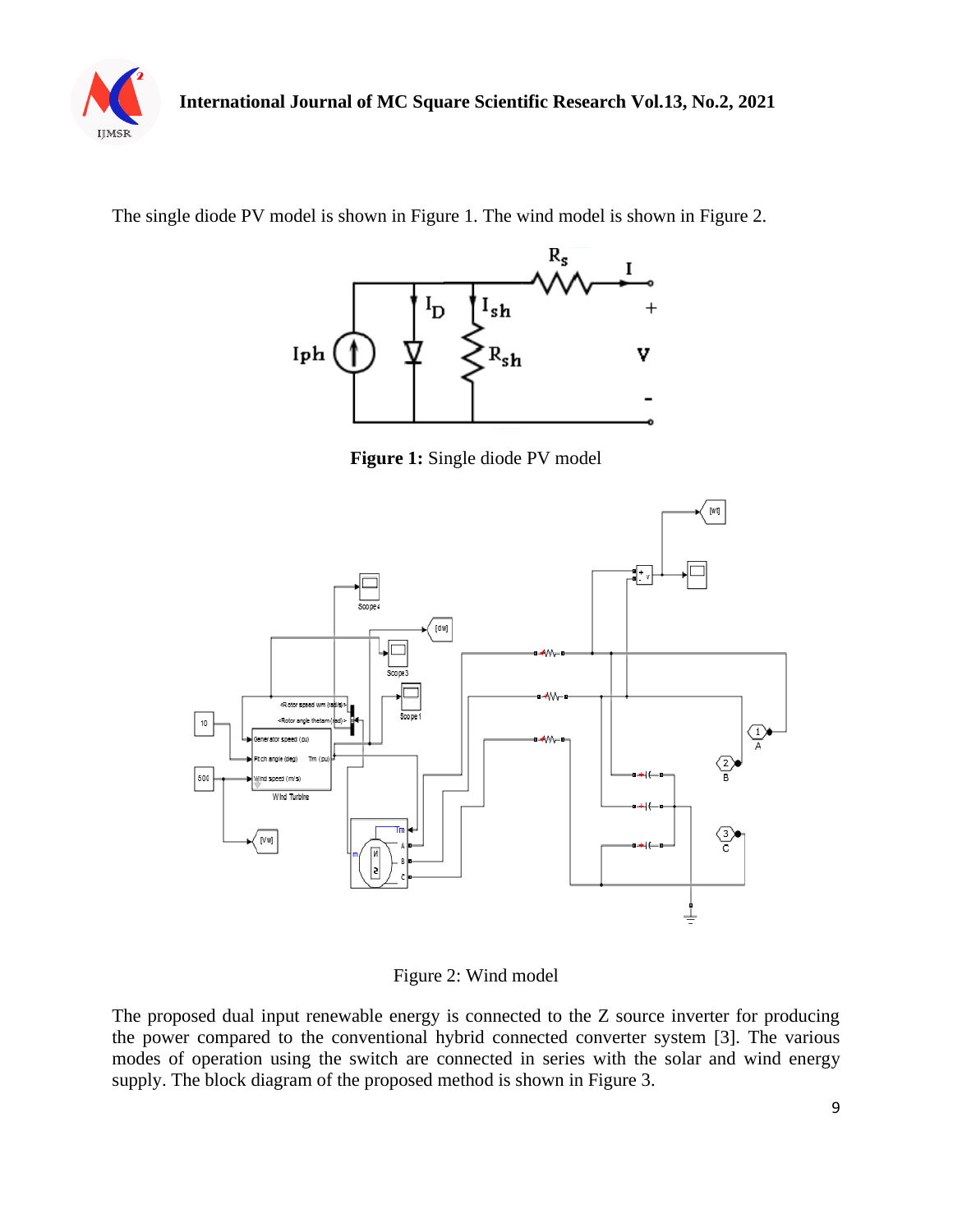



**Figure 3:** Block diagram of the proposed method

In mode 1, the solar and wind is supplied the power to the converter, and the mode 2, the solar is on, and the wind is not connected to the proposed converter [5]. In mode 3, the wind is on, and solar is disconnected from the converter. In mode 4, both the supplied is disconnected to the converter. The diode provides the power to the converter for producing high voltage.

### **3. Simulation Results**

The proposed wind and solar-based Z source inverter is shown in Figure4. The Proposed solar and wind-based Z source inverter is implemented using MATLAB/Simulink tool.The sources can be connected to the Z-source inverter, which is designed by MOSFET switch.Whereas the switch is connected in series with the solar and wind energy suppliers to accommodate the multiple modes of operation. The switch can be controlled by Pulse Width Modulation (PWM). Finally the inverter can provide the supply to the AC loads.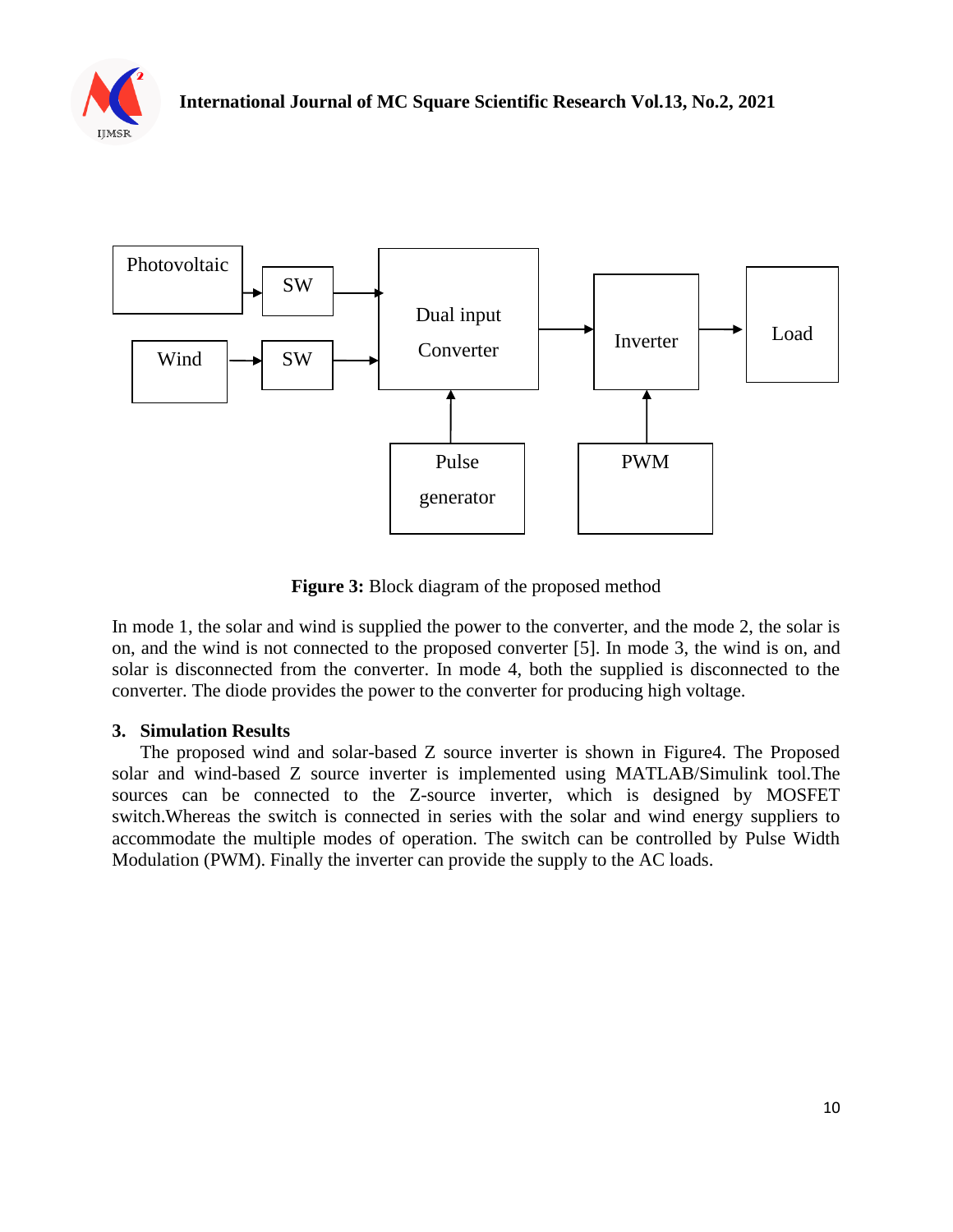



**Figure 4:** Proposed solar and wind-based Z source inverter



**Figure 5:** PV voltage and current waveform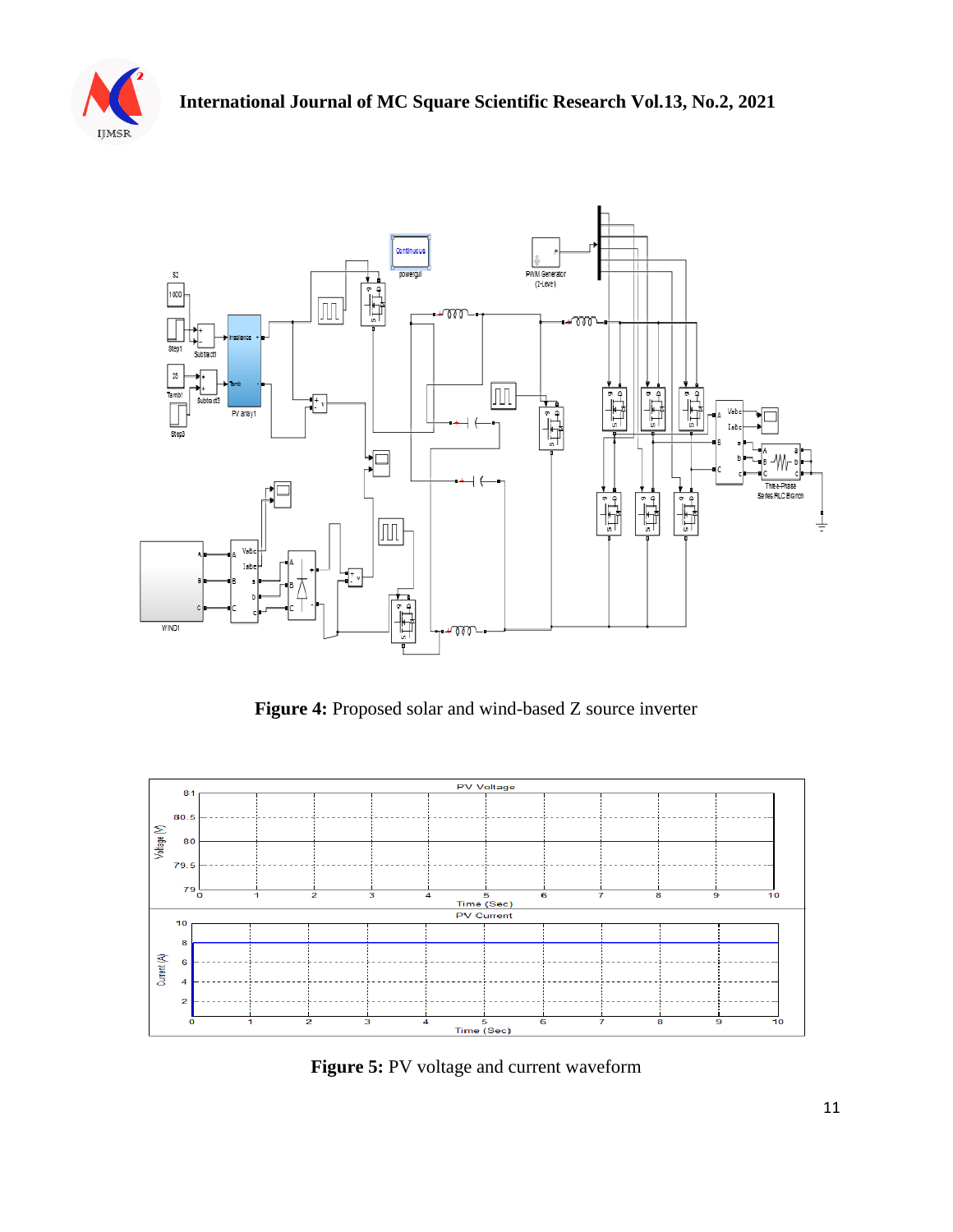

The PV voltage is shown in Figure 5. Whereas, the PV's output voltage and current is 80V and 8A respectively. This solar PV power is produces from the constant irradiance is 1000 and the temperature is  $25^{\circ}$  c.



**Figure 6:** DC link voltage across the inverter

The dc-link voltage is shown in Figure 6. Then the DC Link Capacitor is connected across the inverter, which provides the supply to the load is 400V. Initially the supply is zero, then gradually increasing the Dc link voltage. It reach 400V at 4sec.



**Figure 7:** Voltage and current waveform of Z source inverter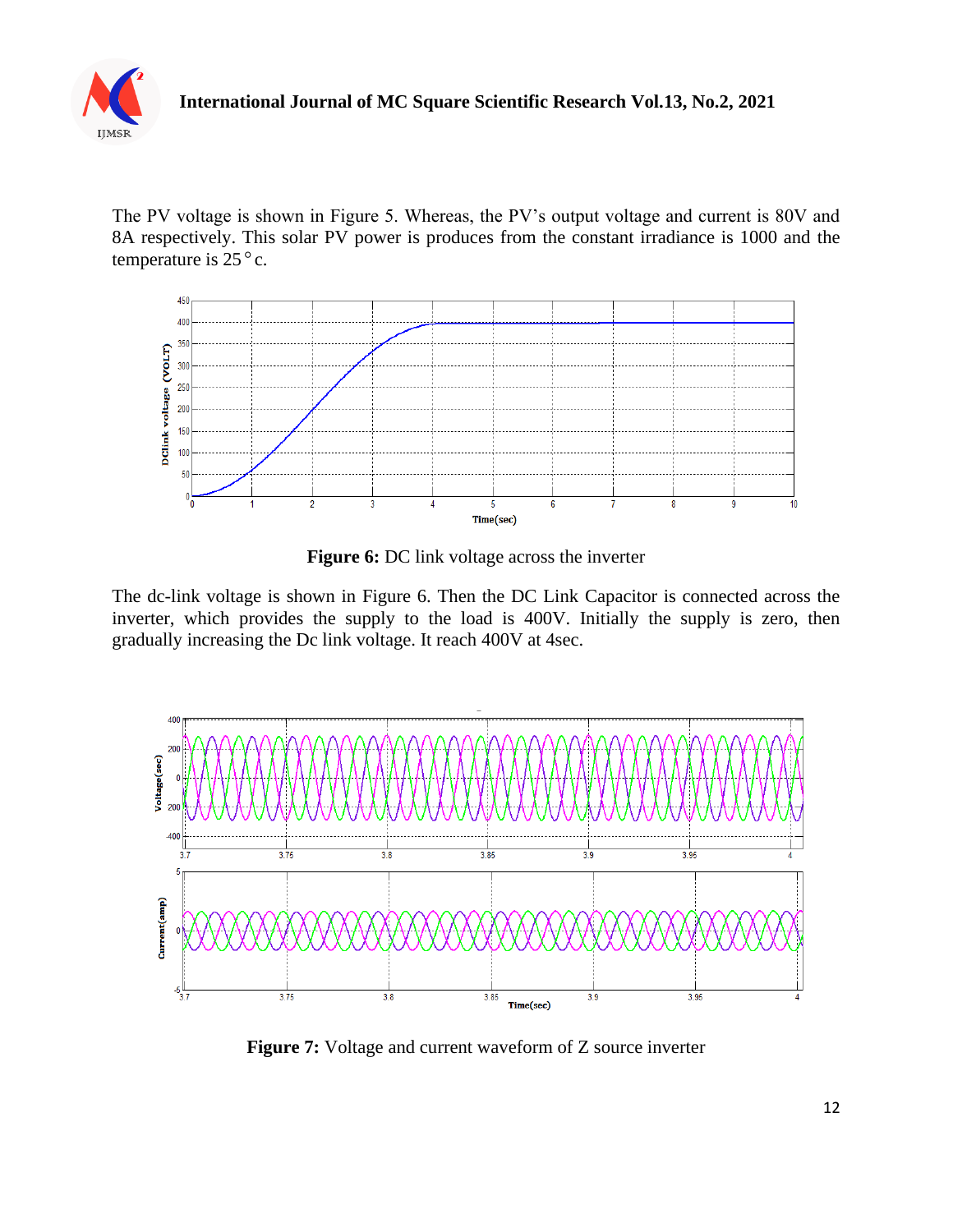

The inverter output voltage and the current waveform are shown in Figure 7. Then the proposed Z-source inverter can be used to gain the output voltage, which is gained voltage from 80 V DC to 230 V and the current is from 8A to 2A. Finally the proposed Z source inverter provides high output voltage gain.

### **4. Conclusion**

The proposed inverter-based renewable energy produced more power and has a continuous supply of converters when both the supply is disconnected to the inverter. The capacitor is charged when the supply is connected to the supply. The capacitor is used to supply the power to the inverter when the supply is disconnected. Hence, Compared to the standard hybrid linked converter system, the suggested dual input renewable energy is connected to the Z source inverter for power production. The presented sources like wind and solar combined power are given to the z source inverter for high power using a dc-dc converter. The switch is connected in series with the solar and wind energy suppliers to accommodate the multiple modes of operation. Finally, the output power is measured through the designed system using the MATLAB/Simulation tool.Thus, the dual input-based Z source inverter produces high output gain, and the results are verified.

## **Reference**

- [1].B. Mangu, S. Akshatha, D. Suryanarayana, and B. G. Fernandes, "Grid-Connected PV-Wind-Battery-Based Multi-Input transformer-coupled Bidirectional DC-DC Converter for Household Applications," in IEEE Journal of Emerging and Selected Topics in Power Electronics, vol. 4, no. 3, pp. 1086-1095, Sept. 2016.
- [2].R. Rai, R. S. Bhatia, and P. Nijhawan, "Z-Source Inverter based DC-DC converter using SPWM technique for a fuel cell application," 2016 IEEE 1st International Conference on Power Electronics, Intelligent Control and Energy Systems (ICPEICES), Delhi, 2016, pp. 1- 4.
- [3].Z. Rehman, I. Al-Bahadly and S. Mukhopadhyay, "Double input-dual output single inductor dc-dc converter for renewable energy applications," 2015 International Conference on Renewable Energy Research and Applications (ICRERA), Palermo, 2015, pp. 783-788.
- [4].T. H. Priya, A. M. Parimi and U. M. Rao, "Development of the hybrid controller for photovoltaic based DC-DC boost converter in DC grid-connected applications," 2016 International Conference on Circuit, Power and Computing Technologies (ICCPCT), Nagercoil, 2016, pp. 1-6.
- [5].Z. Sabiri, N. Machkour, E. Kheddioui, M. B. Camara and B. Dakyo, "DC / DC converters for photovoltaic applications-modeling and simulations," 2014 International Renewable and Sustainable Energy Conference (IRSEC), Ouarzazate, 2014, pp. 209-213.